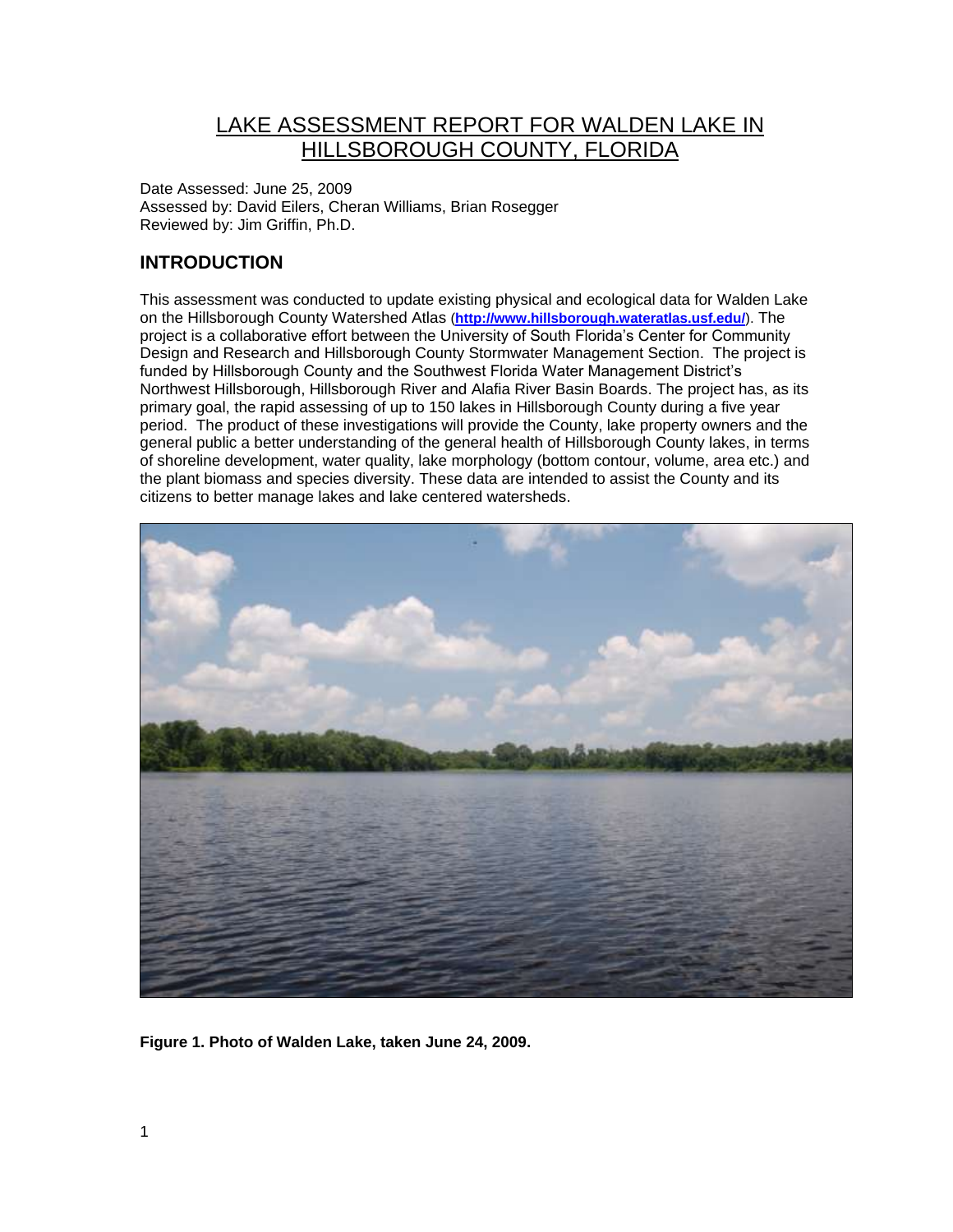**The first section** of the report provides the results of the overall morphological assessment of the lake. Primary data products include: a contour (bathymetric) map of the lake, area, volume and depth statistics, and the water level at the time of assessment. These data are useful for evaluating trends and for developing management actions such as plant management where depth and lake volume are needed.

**The second section** provides the results of the vegetation assessment conducted on the lake. These results can be used to better understand and manage vegetation in the lake. A list is provided with the different plant species found at various sites around the lake. Potentially invasive, exotic (non-native) species are identified in a plant list and the percent of exotics is presented in a summary table. Watershed values provide a means of reference.

**The third section** provides the results of the water quality sampling of the lake. Both field data and laboratory data are presented. The trophic state index (TSI)<sup>i</sup> is used to develop a general lake health statement, which is calculated for both the water column with vegetation and the water column if vegetation were removed. These data are derived from the water chemistry and vegetative submerged biomass assessments and are useful in understanding the results of certain lake vegetation management practices.

The intent of this assessment is to provide a starting point from which to track changes in the lake, and where previous comprehensive assessment data is available, to track changes in the lake's general health. These data can provide the information needed to determine changes and to monitor trends in physical condition and ecological health of the lake.

## **Section 1: Lake Morphology**

Bathymetric Map<sup>ii</sup>. Table 1 provides the lake's morphologic parameters in various units. The bottom of the lake was mapped using a Lowrance LCX 28C HD Wide Area Augmentation System (WAAS)<sup>iii</sup> enabled Global Positioning System (GPS) with fathometer (bottom sounder) to determine the boat's position, and bottom depth in a single measurement. The result is an estimate of the lake's area, mean and maximum depths, and volume and the creation of a bottom contour map (Figure 2). Besides pointing out the deeper fishing holes in the lake, the morphologic data derived from this part of the assessment can be valuable to overall management of the lake vegetation as well as providing flood storage data for flood models.

| Parameter         | Feet          | <b>Meters</b> | Acres | Acre-ft | Gallons       |
|-------------------|---------------|---------------|-------|---------|---------------|
| Surface Area (sq) | 2,760,146.92  | 256,426.04    | 63.36 |         |               |
| Mean Depth        | 3.67          | 1.19          |       |         |               |
| Maximum Depth     | 5.96          | 1.82          |       |         |               |
| Volume (cubic)    | 10,689,993.69 | 302.706.91    |       | 245.41  | 79.967.260.23 |
| Gauge (relative)  | 12.74         | 3.88          |       |         |               |

#### **Table 1. Lake Morphologic Data (Area, Depth and Volume).**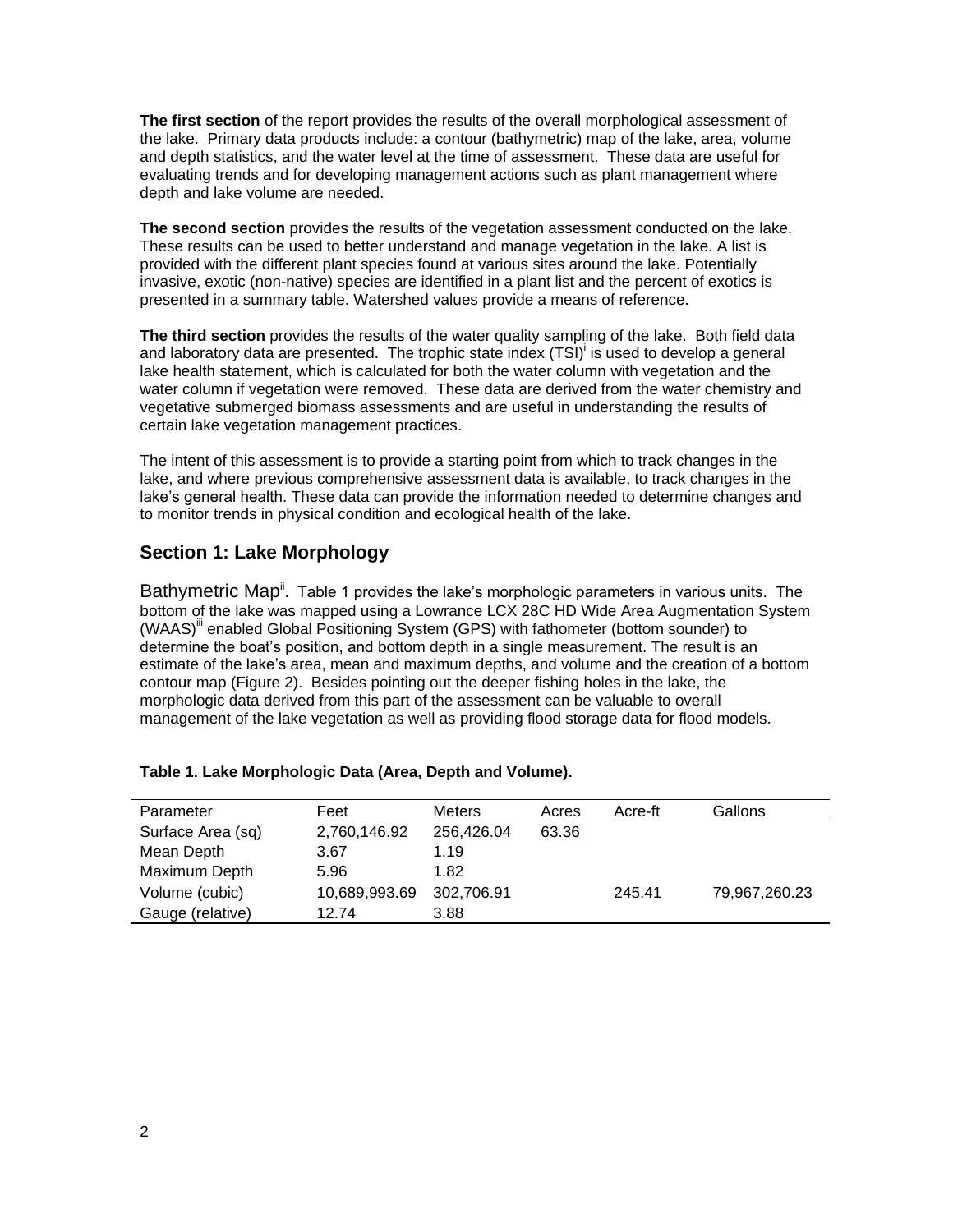

# Walden Lake

Section - Township - Range  $06 - 29 - 22$ 



Contour Lines Expressed in 2-Foot Intervals



- EXPLANATION: Survey Date: June 24, 2009 Lake water level was 12.74 ft above sea level at time of assessment. Contours are expressed in absolute depth below this level. LAKE MORPHOLOGY: Perimeter 8,141.54 ft;
	- Area 63.36 Acres Mean Depth 3.68 ft; Volume 245.41 Acre ff, (79,967,260.23 gallons); Deepest point 5.96 ft

DATA SOURCES:

2007 aerial photography provided by the<br>SWFWMD.  ${\rm Lake \ perimeter \ digitized \ from \ SWFWMD} \\ 2007 \ a {\rm end \ photog \ graphs}.$ All contours generated by the Florida Center for Community Design and Research from survey data collected by USF Lake and Stream Assessment Program.

**DISCLAIMER:** This map is for illustrative purposes only, and should not be used for lake navigation.



**Figure 1**. Contour map for Walden Lake. The mapping technique used in 2009 employs a standard DGPS for horizontal position and a fathometer for depth.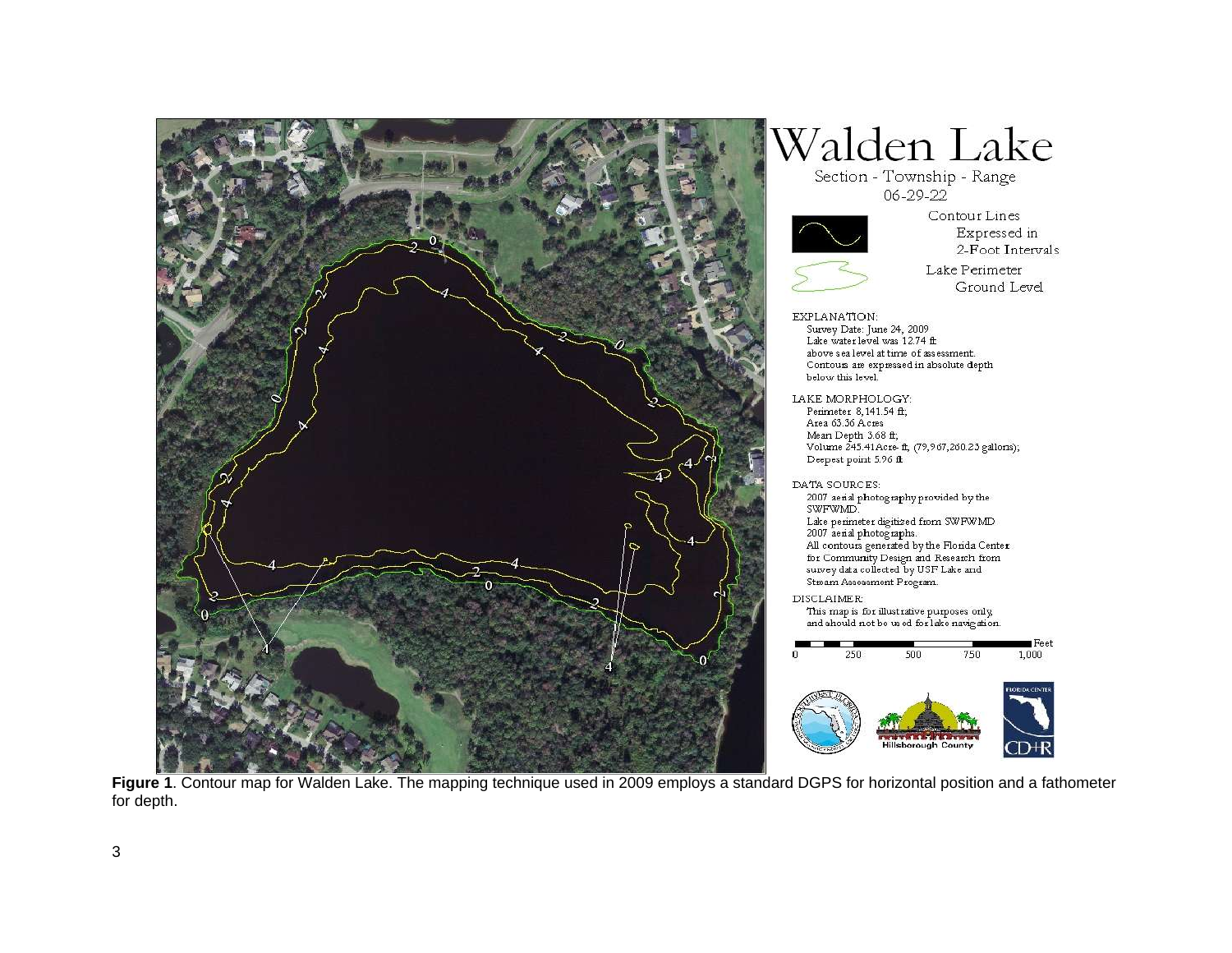### **Section 2: Lake Ecology (vegetation)**

The lake's apparent vegetative cover and shoreline detail are evaluated using the latest lake aerial photograph as shown in Figure 3 and by use of WAAS enabled GPS. Submerged vegetation is determined from the analysis of bottom returns from the Lowrance 28c HD combined GPS/fathometer described earlier. As depicted in Figure 3, ten vegetation assessment sites were chosen for intensive sampling based on the *Lake Assessment Protocol* (copy available on request) for a lake of this size. The site positions are set using GPS and then loaded into a GIS mapping program (ArcGIS) for display. Each site is sampled in the three primary vegetative zones (emergent, submerged and floating).<sup>iv</sup> The latest high resolution aerial photos are used to provide shore details (docks, structures, vegetation zones) and to calculate the extent of surface vegetation coverage. The primary indices of submerged vegetation cover and biomass for the lake, percent area coverage (PAC) and percent volume infestation (PVI), are determined by transiting the lake by boat and employing a fathometer to collect "hard and soft return" data. These data are later analyzed for presence and absence of vegetation and to determine the height of vegetation if present. The PAC is determined from the presence and absence analysis of 100 sites in the lake and the PVI is determined by measuring the difference between hard returns (lake bottom) and soft returns (top of vegetation) for sites (within the 100 analyzed sites) where plants are determined present (Figure 6).

The data collected during the site vegetation sampling include vegetation type, exotic vegetation, predominant plant species and submerged vegetation biomass. The total number of species from all sites is used to approximate the total diversity of aquatic plants and the percent of invasive-exotic plants on the lake (Table 2). The Watershed value in Table 2 only includes lakes sampled during the lake assessment project begun in May of 2006. These data will change as additional lakes are sampled. Tables 3 through 5 detail the results from the 2008 aquatic plant assessment for the lake. These data are determined from the ten sites used for intensive vegetation surveys. The tables are divided into Floating Leaf, Emergent and Submerged plants and contain the plant code, species, common name and presence (indicated by a 1) or absence (indicated by a blank space) of species and the calculated percent occurrence (number sites species is found/number of sites) and type of plant (Native, Non-Native, Invasive, Pest). In the "Type" category, the term invasive indicates the plant is commonly considered invasive in this region of Florida and the term "pest" indicates that the plant has a greater than 55% occurrence in the lake and is also considered a problem plant for this region of Florida, or in a non-native invasive that is or has the potential to be a problem plant in the lake and has at least 40% occurrence. These two terms are somewhat subjective; however, they are provided to give lake property owners some guidance in the management of plants on their property. Please remember that to remove or control plants in a wetland (lake shoreline) in Hillsborough County the property owner must secure an [Application To Perform Miscellaneous Activities In Wetlands](http://www.epchc.org/PDF%20Wetlands%20Forms/MAIW%20application%20for%20all%20types%20of%20impacts%20VIP%20-%20July%202006.pdf) [\(http://www.epchc.org/forms\\_documents.htm\)](http://www.epchc.org/forms_documents.htm) permit from the Environmental Protection Commission of Hillsborough County and for management of in-lake vegetation outside the wetland fringe (for lakes with an area greater than ten acres), the property owner must secure a Florida Department of Environmental Protection permit [\(http://www.dep.state.fl.us/lands/invaspec\)](http://www.dep.state.fl.us/lands/invaspec/).

#### **Table 2. Total diversity, percent exotics, and number of Exotic Pests Plants Council pest plants.**

| Parameter                         | Lake | Watershed     |
|-----------------------------------|------|---------------|
| Total Plant Diversity (# of Taxa) | 44   | 115           |
| % Non-Native Plants               |      | 11.36% 13.04% |
| <b>Total Pest Plant Species</b>   |      |               |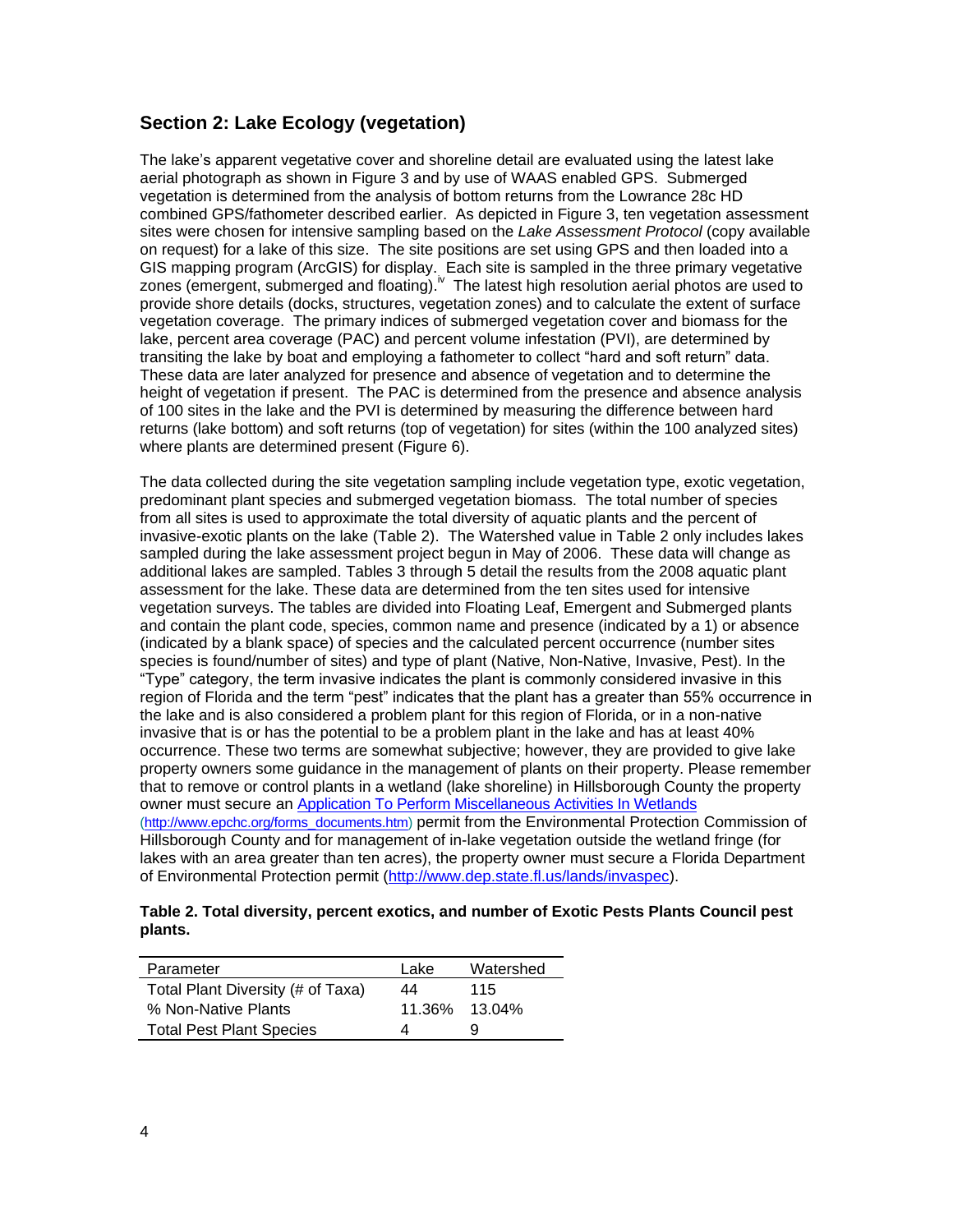

**Figure 3.** 2007 six-inch resolution aerial photograph showing location of vegetation assessment sites on Walden Lake. Major emergent and floating vegetation zones as well as structures are also observable in this aerial.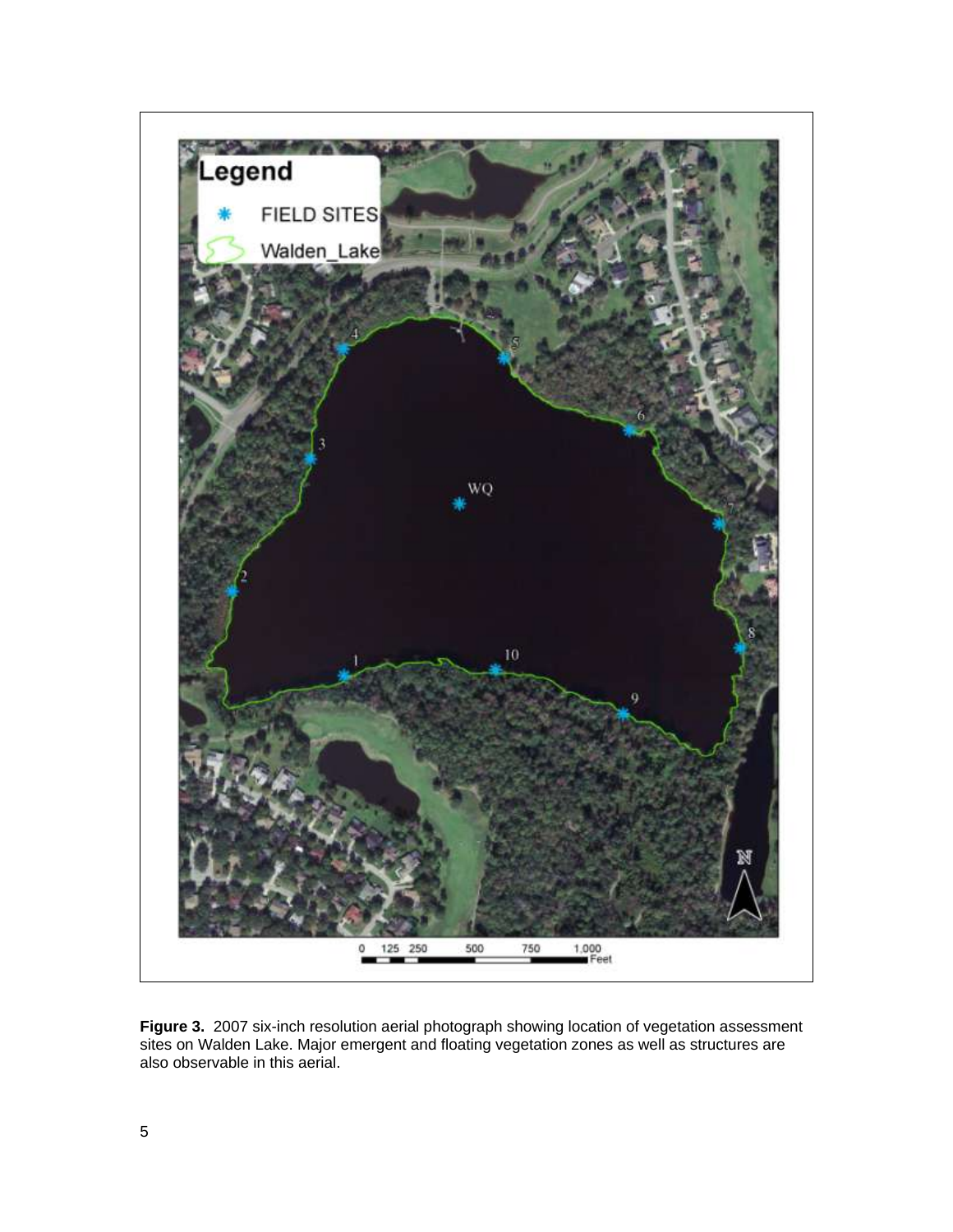**Table 3.** List of Floating Leaf Zone Aquatic Plants Found.

| <b>Plant</b><br><b>Species</b><br>Code | <b>Plant Species</b> | <b>Common Name</b>                         |  | <b>Sample Site</b><br>1 2 3 4 5 6 7 8 9 10 |  |  |  |  |         |  | <b>Percent</b><br><b>Occurrence</b> | (N)<br>Native,<br>(NN) Non-<br>native, (I)<br>Invasive,<br>(P) Pest |
|----------------------------------------|----------------------|--------------------------------------------|--|--------------------------------------------|--|--|--|--|---------|--|-------------------------------------|---------------------------------------------------------------------|
| PSS                                    | Pistia stratoides    | <b>Water Lettuce</b>                       |  |                                            |  |  |  |  | LI 11 1 |  | 100.00% NN, I, P                    |                                                                     |
| <b>HYE</b>                             | Hydrocotyl umbellata | Manyflower Marshpennywort, Water Pennywort |  |                                            |  |  |  |  |         |  | 60.00% N                            |                                                                     |
| <b>LEN</b>                             | Lemna spp.           | Common Duckweed                            |  |                                            |  |  |  |  |         |  | 10.00% N                            |                                                                     |
| <b>SPI</b>                             | Spirodela polyrhiza  | <b>Giant Duckweed</b>                      |  |                                            |  |  |  |  |         |  | 10.00% N                            |                                                                     |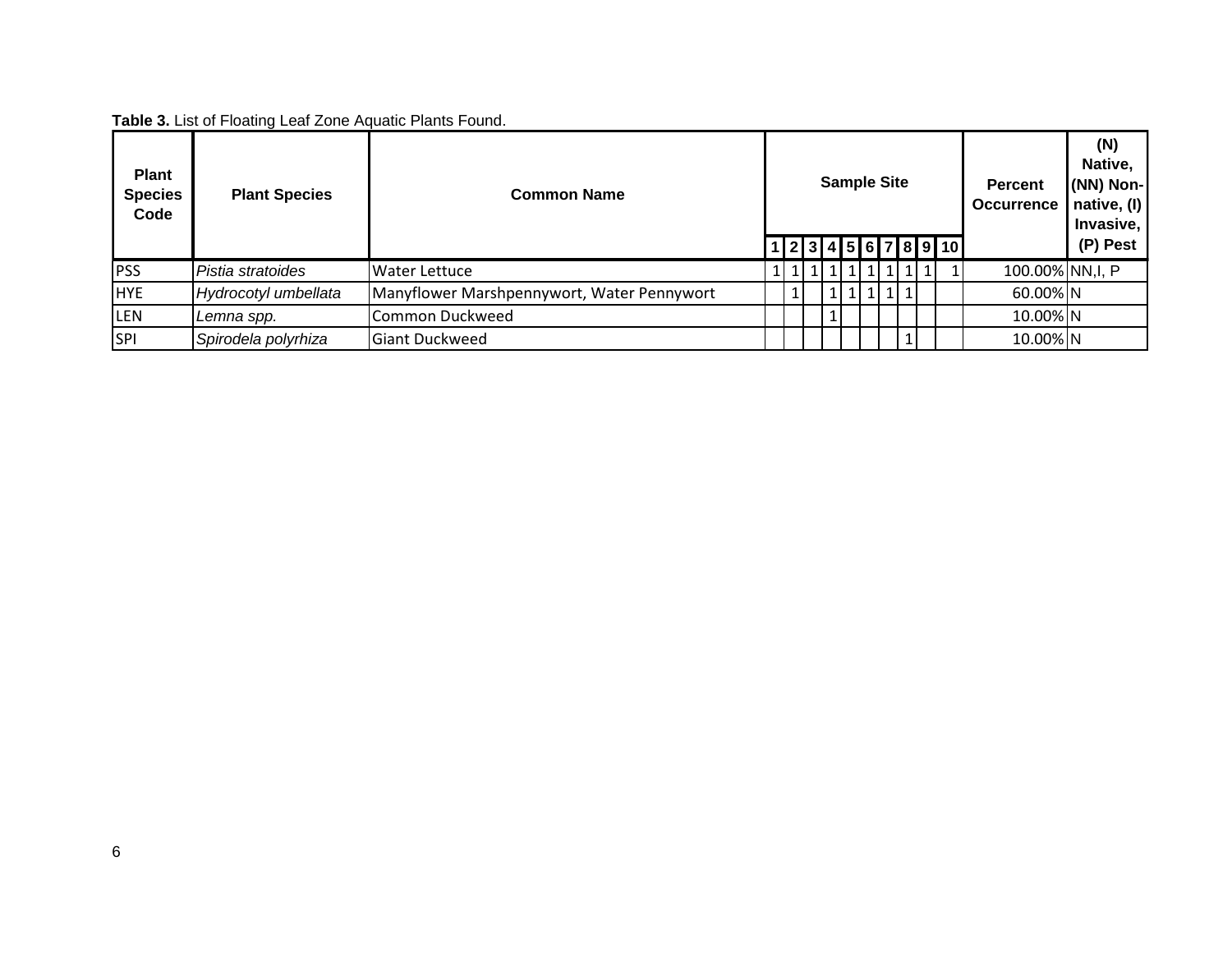

**Figure 4**. Photograph of vegetation on Walden Lake. Water lettuce (*Pistia stratoides*) is the floating plant. The grass is a sedge species (*Cyperus spp.*). Behind the sedges but before the Cattails (*Typha spp.*) is the highly invasive Peruvian Primrosewillow (*Ludwigia peruviana*).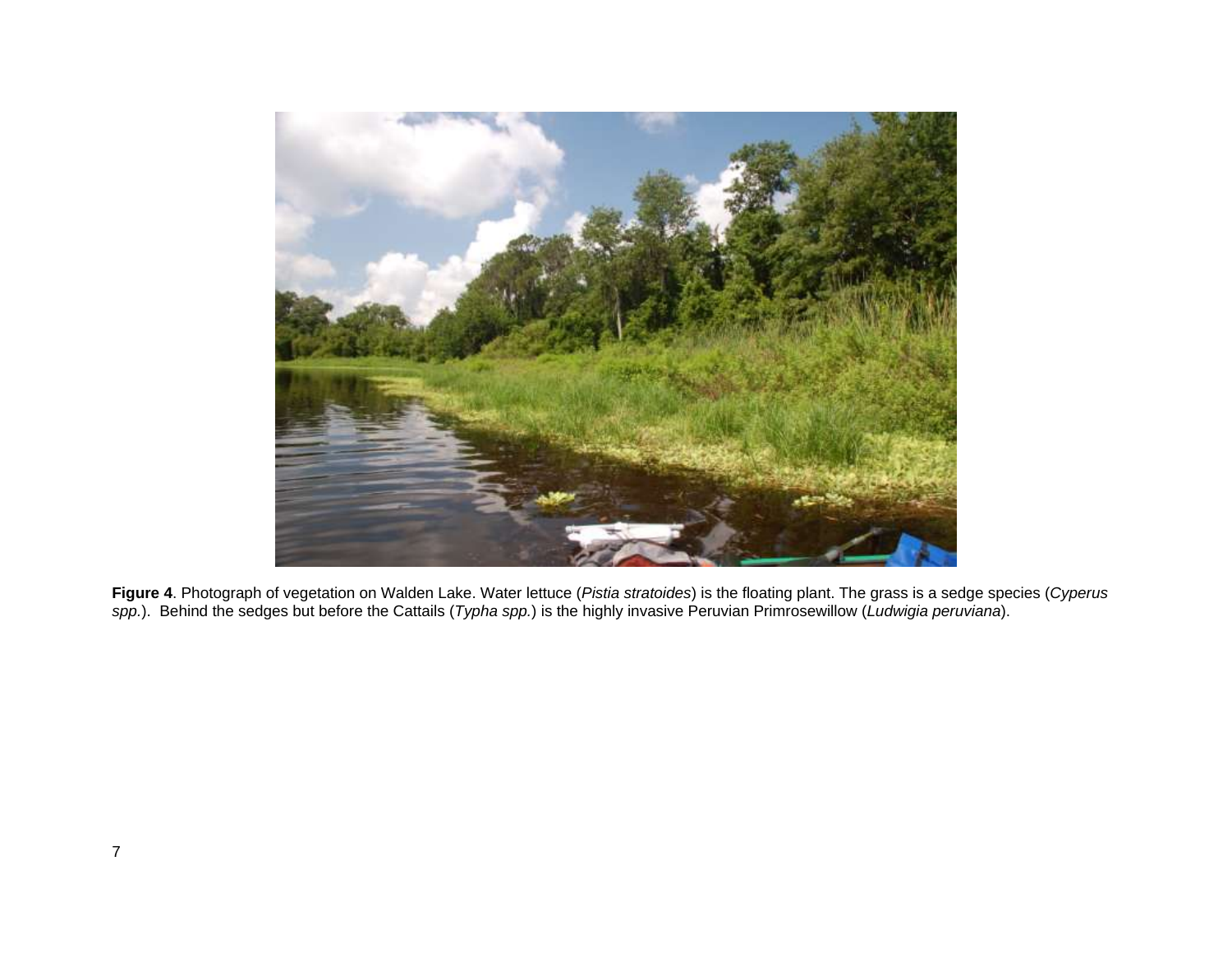| <b>Plant</b><br><b>Species</b><br>Code | <b>Plant Species</b><br><b>Common Name</b> |                                                |                |              |                 |              |              |              | <b>Sample Site</b> |              |              |    | Percent<br>Occurrence | (N)<br>Native,<br>(NN) Non-<br>native, (I)<br>Invasive,<br>(P) Pest |  |
|----------------------------------------|--------------------------------------------|------------------------------------------------|----------------|--------------|-----------------|--------------|--------------|--------------|--------------------|--------------|--------------|----|-----------------------|---------------------------------------------------------------------|--|
|                                        |                                            |                                                |                |              | 3               | 4            | 5            | 6            | 7                  | 8            | l 9 l        | 10 |                       |                                                                     |  |
| <b>LPA</b>                             | Ludwigia peruviana                         | Peruvian Primrosewillow                        | $\mathbf{1}$   | $\mathbf{1}$ | $\mathbf{1}$    | $\mathbf{1}$ | $\mathbf{1}$ | $\mathbf{1}$ | $\mathbf{1}$       |              |              |    | $\mathbf{1}$          | 90.00% N ,P                                                         |  |
| <b>APS</b>                             | Alternanthera philoxeroides                | <b>Alligator Weed</b>                          | $\mathbf{1}$   | 1            | 111             |              |              | $\mathbf{1}$ | $\mathbf{1}$       | $\mathbf{1}$ | $\mathbf{1}$ |    |                       | 80.00% NN, I, P                                                     |  |
| <b>MVA</b>                             | Magnolia virginiana                        | Sweetbay Magnolia                              | $\mathbf{1}$   | 1            | $1\overline{ }$ | $\mathbf{1}$ |              |              | $\mathbf{1}$       |              | $\mathbf{1}$ |    | $\mathbf{1}$          | 70.00% N                                                            |  |
| <b>WAX</b>                             | Myrica cerifera                            | Wax Myrtle                                     | $\mathbf{1}$   | $\mathbf{1}$ |                 | $\mathbf 1$  | 1            | $\mathbf{1}$ | 1                  | $\mathbf{1}$ |              |    |                       | 70.00% N                                                            |  |
| VRA                                    | Vitis rotundifolia                         | Muscadine Grape Vine                           | $\mathbf{1}$   | 1            | $1\vert 1$      |              |              |              |                    | $\mathbf{1}$ | $\mathbf{1}$ |    | $\mathbf{1}$          | 70.00% N,P                                                          |  |
| <b>ACE</b>                             | Acer rubrum var. trilobum                  | Southern Red Maple                             |                | $\mathbf{1}$ |                 |              |              | $\mathbf{1}$ |                    | $\mathbf{1}$ | $\mathbf{1}$ |    | $\mathbf{1}$          | 50.00% N                                                            |  |
| ICE                                    | llex cassine                               | Dahoon Holly                                   | $\mathbf{1}$   |              |                 | $\mathbf{1}$ |              |              | $1\vert$           | $\mathbf{1}$ | $\mathbf{1}$ |    |                       | 50.00% N                                                            |  |
| OCA                                    | Osmunda cinnamomea                         | Cinnamon Fern                                  | $\mathbf{1}$   |              |                 | $\mathbf{1}$ |              |              | $1\vert$           | $\mathbf{1}$ |              |    |                       | 40.00% N                                                            |  |
| <b>BLS</b>                             | Blechnum serrulatum                        | Swamp Fern                                     |                |              |                 |              |              | $1\vert$     | $\mathbf{1}$       |              |              |    | 1                     | 30.00% N                                                            |  |
| <b>BOC</b>                             | Boehmeria cylindrica                       | Bog Hemp, False Nettle                         | $\mathbf{1}$   |              |                 |              |              | $\mathbf{1}$ |                    |              | $\mathbf{1}$ |    |                       | 30.00% N                                                            |  |
| <b>DBA</b>                             | Dioscorea bulbifera                        | Air Potato                                     |                |              | $\mathbf{1}$    |              |              |              | $1\vert$           | $\mathbf{1}$ |              |    |                       | 30.00% N                                                            |  |
| SAM                                    | Sambucus canadensis                        | Elderberry                                     |                |              |                 | $\mathbf{1}$ |              |              | $1\vert$           | $\mathbf{1}$ |              |    |                       | 30.00% N                                                            |  |
| URL                                    | Urena lobata<br>Caesar's Weed              |                                                |                |              |                 | $\mathbf{1}$ |              |              |                    | $\mathbf{1}$ |              |    |                       | 20.00% NN.I                                                         |  |
| <b>BMA</b>                             | Urochloa mutica                            | Para Grass                                     |                |              |                 |              |              |              | 1 <sup>1</sup>     | $\mathbf{1}$ |              |    |                       | 20.00% NN,I                                                         |  |
| COM                                    | Commelina spp.                             | Dayflower                                      |                |              |                 | $\mathbf{1}$ |              |              |                    | $\mathbf{1}$ |              |    |                       | 20.00% N                                                            |  |
| <b>CYP</b>                             | Cyperus spp.                               | Sedge                                          |                | $\mathbf{1}$ |                 | $\mathbf{1}$ |              |              |                    |              |              |    |                       | 20.00% N                                                            |  |
| PIN                                    | Pinus spp.                                 | Pine Tree                                      | $\overline{1}$ |              |                 |              |              |              |                    | $\mathbf{1}$ |              |    |                       | 20.00% N                                                            |  |
| POL                                    | Polygonum spp.                             | Smartweed, Knotweed                            |                |              |                 |              |              | 111          |                    |              |              |    |                       | 20.00% N                                                            |  |
| QLO                                    | Quercus laurifolia                         | Laurel oak                                     |                |              |                 |              |              |              |                    | $\mathbf{1}$ | $\mathbf{1}$ |    |                       | 20.00% N                                                            |  |
| SCS                                    | Scirpus cubensis                           | Burhead Sedge, Cuban Scirpus                   |                |              |                 |              |              |              | 1 <sup>1</sup>     | $\mathbf{1}$ |              |    |                       | 20.00% N                                                            |  |
| ALK                                    | Albizia lebbeck                            | Woman's Tounge                                 |                |              |                 |              | $\mathbf{1}$ |              |                    |              |              |    |                       | 10.00% NN,I                                                         |  |
| <b>AVS</b>                             | Andropogon virginicus var. glaucus         | Broom grass                                    |                |              |                 |              |              |              | $\mathbf{1}$       |              |              |    |                       | 10.00% N                                                            |  |
| <b>BMI</b>                             | Bacopa monnieri                            | Common Bacopa, Herb-Of-Grace                   |                |              |                 |              | $\mathbf{1}$ |              |                    |              |              |    |                       | 10.00% N                                                            |  |
| <b>BID</b>                             | Bidens spp.                                | <b>Bur Marigold</b>                            |                |              |                 |              | $\mathbf{1}$ |              |                    |              |              |    |                       | 10.00% N                                                            |  |
| CAA                                    | Centella asiatica                          | Asian Pennywort, Coinwort, Spadeleaf           |                |              |                 | $\mathbf{1}$ |              |              |                    |              |              |    |                       | 10.00% N                                                            |  |
| <b>COS</b>                             | Cephalanthus occidentalis                  | Common Buttonbush                              |                |              |                 |              |              |              |                    | $\mathbf{1}$ |              |    |                       | 10.00% N                                                            |  |
| <b>CMX</b>                             | Cicuta mexicana                            | Water Hemlock                                  |                |              |                 | $\mathbf{1}$ |              |              |                    |              |              |    |                       | 10.00% N                                                            |  |
| <b>CPS</b>                             | Cyperus polystachyos                       | <b>Flat Sedge</b>                              |                |              |                 | $\mathbf{1}$ |              |              |                    |              |              |    |                       | 10.00% N                                                            |  |
| LRS                                    | Ludwigia repens                            | Creeping Primrosewillow, Red Ludwigia          |                |              |                 |              | $\mathbf{1}$ |              |                    |              |              |    |                       | 10.00% N                                                            |  |
| <b>NSA</b>                             | Nyssa sylvatica var. biflora               | Black Gum, Swamp Tupelo                        |                |              |                 |              |              |              | $\mathbf{1}$       |              |              |    |                       | 10.00% N                                                            |  |
| <b>PNA</b>                             | Phyla nodiflora                            | Frog-fruit, Carpetweed, Turkey Tangle Fogfruit |                |              |                 |              | $\mathbf{1}$ |              |                    |              |              |    |                       | 10.00% N                                                            |  |
| QNA                                    | Quercus nigra                              | <b>Water Oak</b>                               |                |              |                 |              |              |              | $\mathbf{1}$       |              |              |    |                       | 10.00% N                                                            |  |
| <b>SSP</b>                             | Sabal spp.<br>Cabbage Palms, Palmetto      |                                                | $\mathbf{1}$   |              |                 |              |              |              |                    |              |              |    |                       | 10.00% N                                                            |  |
| SAL                                    | Salix spp.<br>Willow                       |                                                |                |              |                 |              |              |              | $\mathbf{1}$       |              |              |    |                       | 10.00% N                                                            |  |
| TOX                                    | Toxicoendron radicans                      | Poison Ivy                                     |                |              |                 |              |              |              |                    |              |              |    |                       | 10.00% N                                                            |  |
| <b>TYP</b>                             | Typha spp.                                 | Cattails                                       | $\mathbf{1}$   | $\mathbf{1}$ |                 |              |              |              |                    |              |              |    |                       | 10.00% N                                                            |  |
| <b>PPS</b>                             | Polypremem procumbens                      | Rustweed                                       |                |              |                 | $\mathbf{1}$ |              |              |                    |              |              |    |                       | 10.00% N                                                            |  |
| <b>RCS</b>                             | Rubus cuneifolius                          | Blackberry                                     |                |              |                 | $\mathbf{1}$ |              |              |                    |              |              |    |                       | 10.00% N                                                            |  |

**Table 4.** List of Aquatic Zone Emergent Plants Found.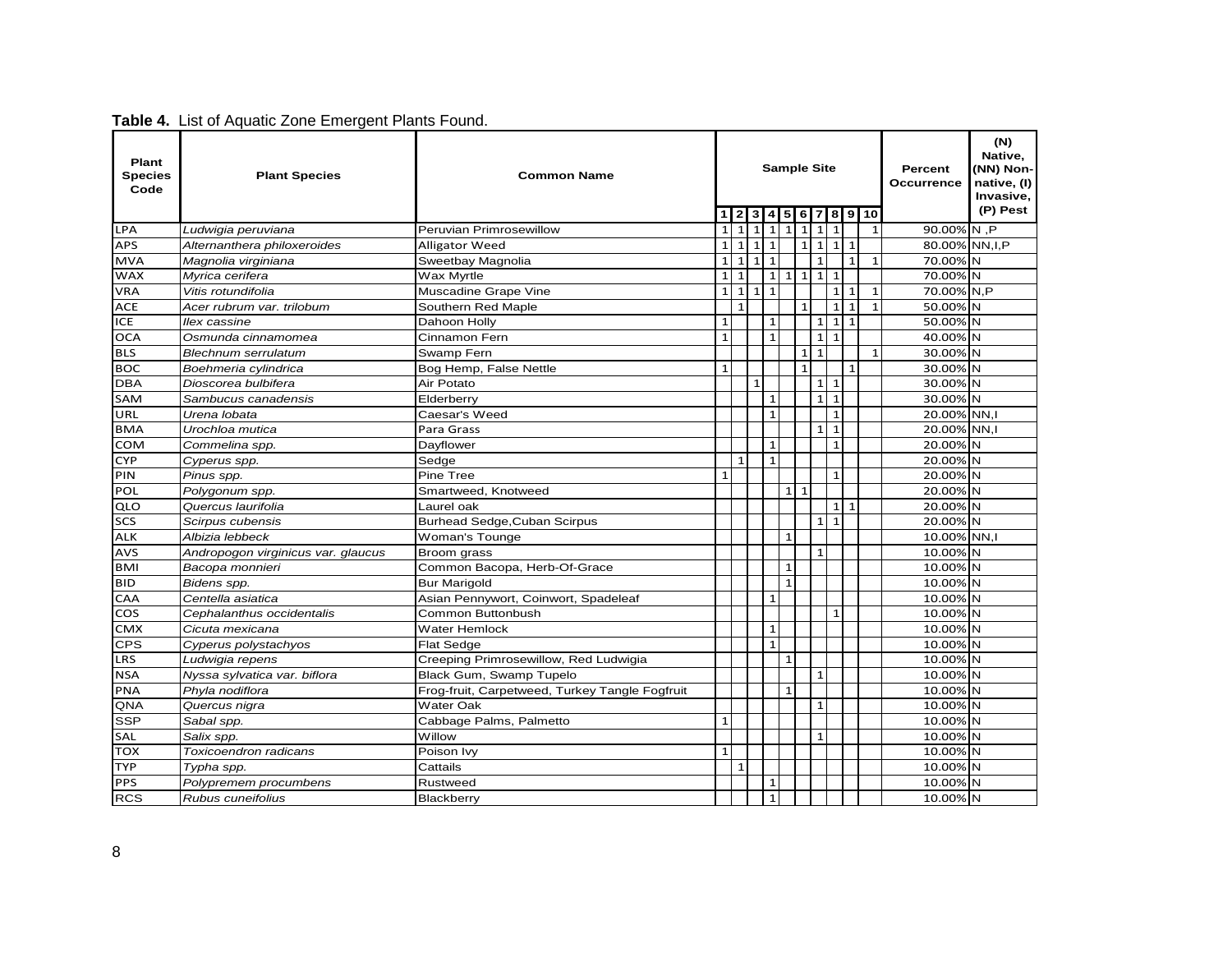**Table 5. List of Submerged Zone Aquatic Plants Found.** 

| <b>Growth type</b> | Plant<br>Species  <br>Code | <b>Plant Species</b>    | <b>Common Name</b>              |  |  | <b>Sample Site</b> |  | <u> 2 3 4 5 6 7 8 9 10 </u> | Percent<br><b>Occurrence</b> | (N) Native,<br>(NN) Non-<br>native, (I)<br>Invasive, $(P)$<br>Pest | I EPPCI |
|--------------------|----------------------------|-------------------------|---------------------------------|--|--|--------------------|--|-----------------------------|------------------------------|--------------------------------------------------------------------|---------|
| Submersed          | <b>MGM</b>                 | Micranthemum glomeratum | Manatee Mudflower, Baby's Tears |  |  |                    |  |                             | 10.00% N                     |                                                                    |         |



**Figure 5**. Photograph of Cinnamon Fern (*Osmunda cinnamonmea*), which occurred at 40% of the sampled sites.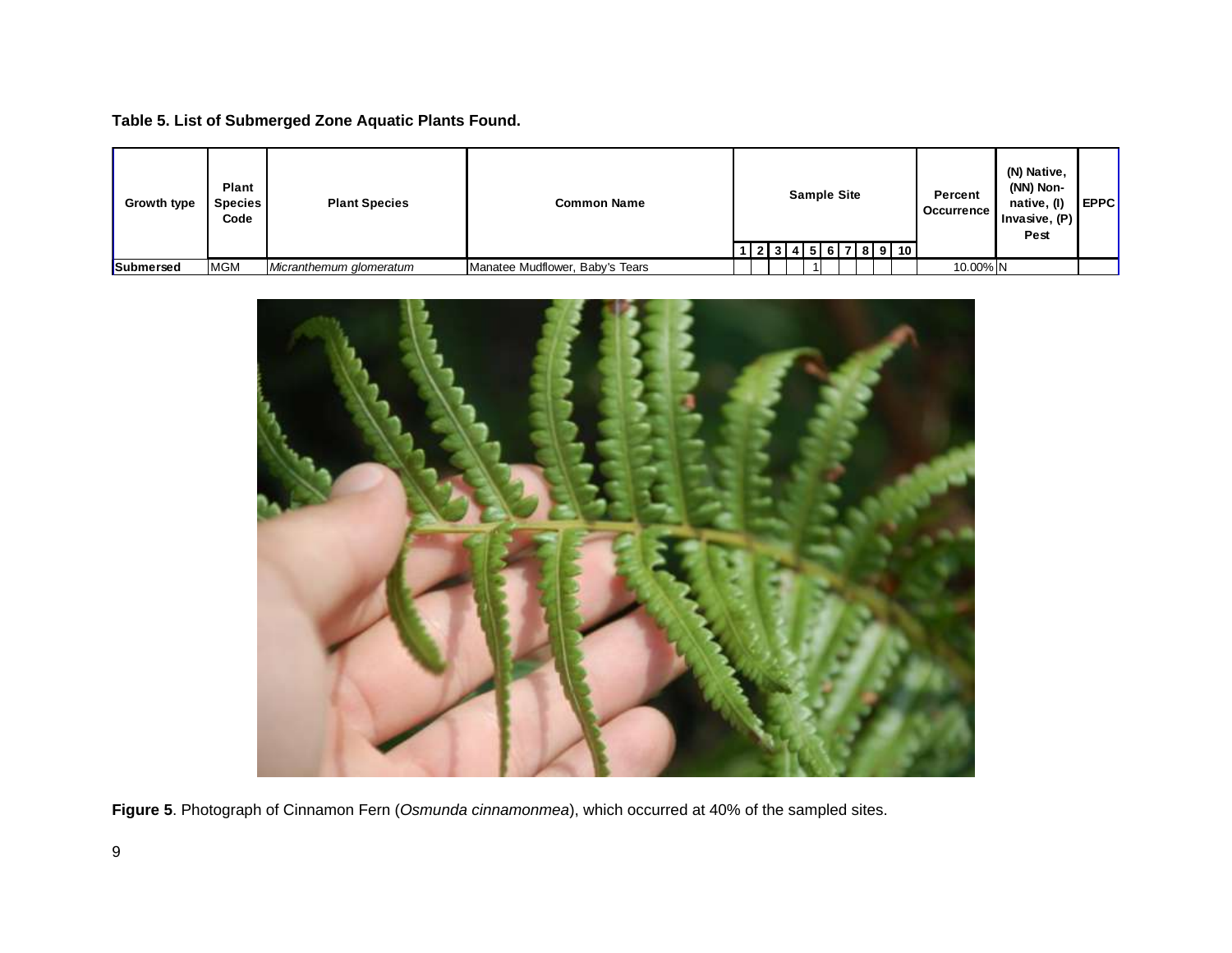

**Figure 6**. This photograph shows emergent vegetation from sample site number 10. Notice that growth of Sweetbay magnolias (*Magnolia virginiana*) and Swamp ferns (*Blechnum serrulatum*) are severely limited by overgrowth of the Muscadine Grape Vine (*Vitis rotundifolia*).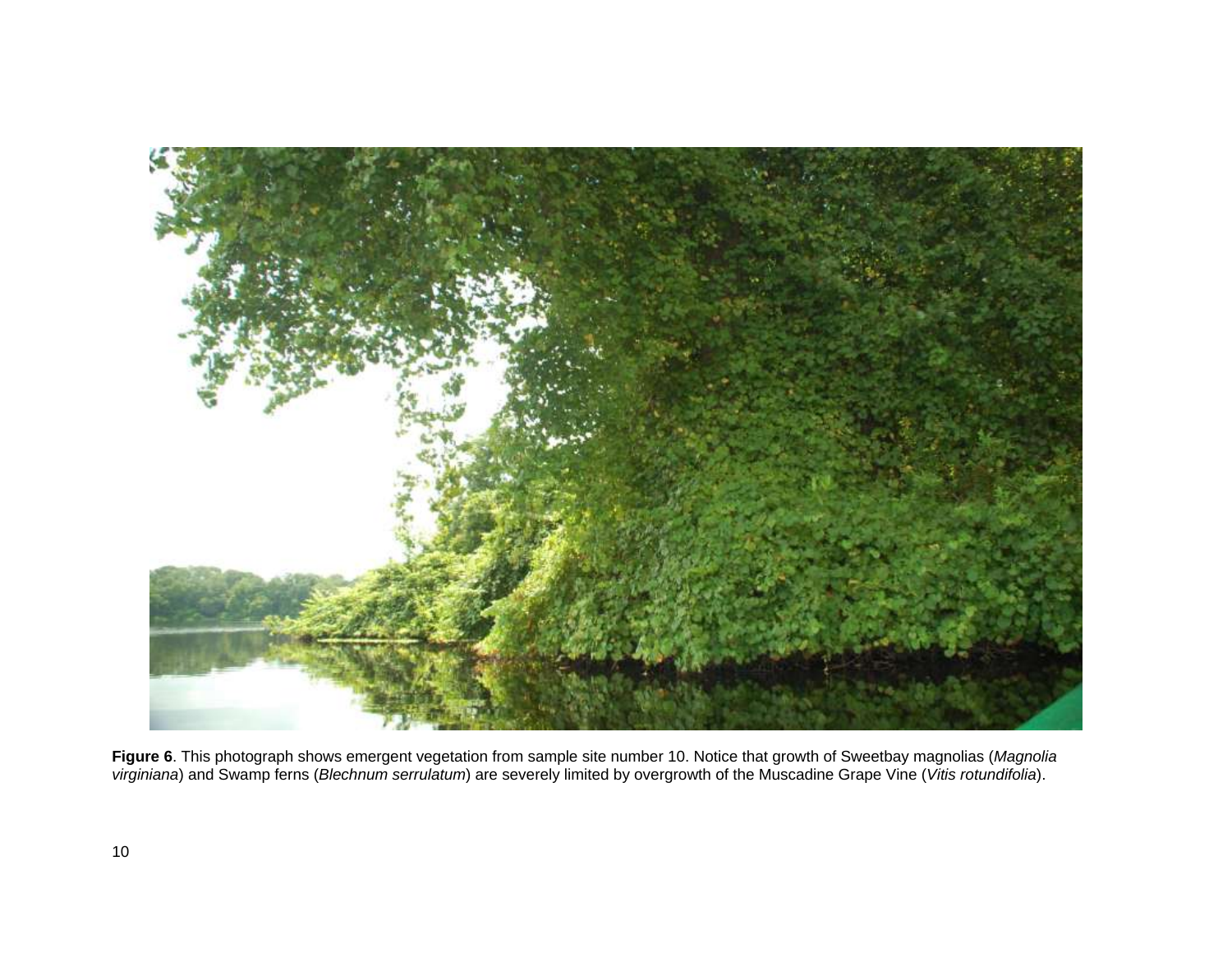#### **Section 3: Lake Water Chemistry**

A critical element in any lake assessment is the long-term water chemistry data set. The primary source of water quality trend data for Florida Lakes is the Florida LAKEWATCH volunteer and the Florida LAKEWATCH water chemistry data. Hillsborough County is fortunate to have a large cadre of volunteers who have collected lake water samples for significant time period. Unfortunately, Walden Lake's volunteer only sampled one time. No other trend data are available, and a trend cannot be established for the lake. The lake is nitrogen limited which is unusual for Florida Lakes. No lake water color data are available and not enough sample data exists to determine if the lake is impaired.

As part of the lake assessment the physical water quality and chemical water chemistry of a lake are measured. These data only indicate a snap shot of the lakes water quality; however they are useful when compared to the trend data available from LAKEWATCH or other sources. Table 6 contains the summary water quality data and index values and adjusted values calculated from these data. The total phosphorus (TP), total nitrogen (TN) and chlorophyll (a) water chemistry sample data are the results of chemical analysis of samples taken during the assessment and analyzed by the Hillsborough County Environmental Protection Commission laboratory. These data compare reasonably well with the mean data from the LAKEWATCH data set for the lake. The trophic state index (TSI) calculated from the sample data is 59.70 which puts the lake in the mesotrophic-eutrophic (good to fair) range of lakes in terms of water quality. As stated earlier, the lake is nitrogen limited. This is because the lake has high concentration of phosphorus and relatively low nitrogen.

Table 6 also provides the potential TSI (pTSI) derived from the vegetation assessment. The pTSI is determined by calculating the amount of nutriet that could be released by existing submerged vegetation if this vegetation were treated with an herbicide or managed by the addition of Triploid Grass Carp (*Ctenopharyngodon idella*). While it would not be expected that all the vegetation would be turned into available phosphorus by these management methods, the data is useful when planning various management activities. Lake Walden has no measurable submerged vegetation and therefore the pTSI is the same as the TSI.

| Lake Name                | Lake Walden |
|--------------------------|-------------|
| Date                     | 8/17/2009   |
| $TN$ (mg/L)              | 0.765       |
| TP(mg/L)                 | 0.34        |
| Chlorophylla (ug/L)      | 29.5        |
| Color                    | <b>NA</b>   |
| Secchi (Ft)              | 2.86        |
| TN/TP                    | 2.25        |
| <b>Limiting Nutrient</b> | Nitrogen    |
| TSI                      | 59.70       |
| pTSI                     | 59.70       |

#### **Table 6. Water Quality Parameters (Laboratory)**

Table 7 contains the field data taken in the center of the lake using a multi-probe (we use either a YSI 6000 or a Eureka Manta) which has the ability to directly measure the temperature, pH, dissolve oxygen (DO), percent DO (calculated from DO, temperature and conductivity) and turbidity. These data are listed for three levels in the lake and twice for the surface measurement. The duplicate surface measurement was taken as a quality assurance check on measured data. These data indicate the lake is well mixed (bottom values are lower but not significantly lower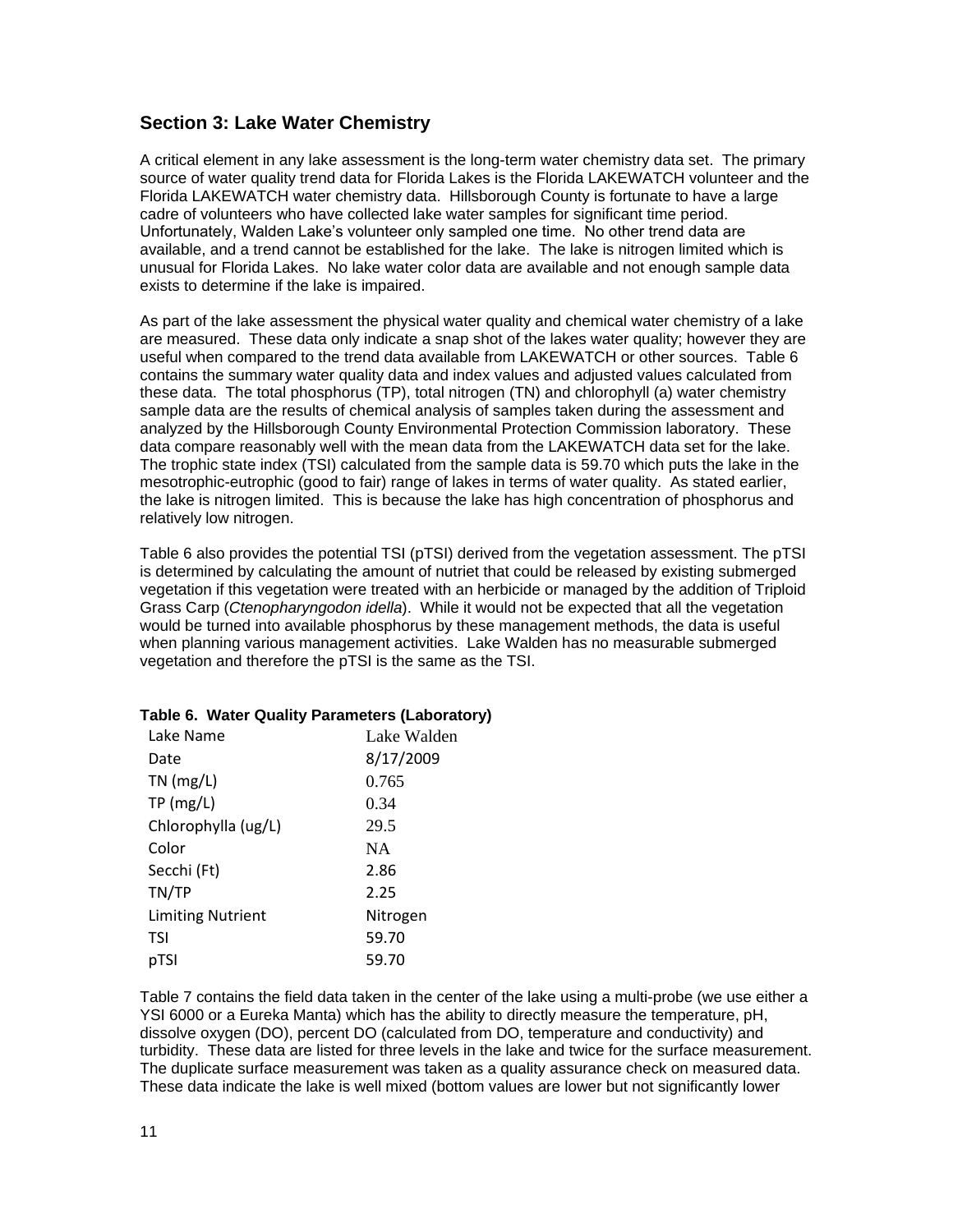than surface values) and that the lake has a good dissolved oxygen balance and is not highly productive (plant photosynthetic activity).

| Date       | Time     | Temperature °C Sp.Cond ms/cm DO mg/L pH |         |        |        |      | Depth m Salinity PSS DO % |       | Secchi De      |
|------------|----------|-----------------------------------------|---------|--------|--------|------|---------------------------|-------|----------------|
| 25-Jun-09  | 12:15:18 | 33.39                                   | 0.238   | 7.13   | 7.18   | 0.33 | 0.1                       | 97.69 | 2.8            |
| 25-Jun-09  | 12:17:18 | 31.92                                   | 0.237   | 5.89   | 6.98   | 0.94 | 0.1                       | 78.81 | 2.9            |
| 25-Jun-09  | 12:19:18 | 31.45                                   | 0.236   | 4.56   | 6.78   | 1.4  | 0.1                       | 60.45 | 2.9            |
| 25-Jun-09  | 12:21:18 | 33.24                                   | 0.238   | 6.49   | 7.21   | 0.33 | 0.1                       | 88.77 |                |
|            |          |                                         |         |        |        |      |                           |       |                |
| Mean Value |          | 32.5                                    | 0.23725 | 6.0175 | 7.0375 | 0.75 | 0.1                       |       | 81.43 2.866667 |

|  | Table 7. Water Quality Parameters (Field-MANTA) |
|--|-------------------------------------------------|
|  |                                                 |
|  |                                                 |

To better understand many of the terms used in this report, we recommend that the visit the Hillsborough Watershed Atlas ([http://www.hillsborough.wateratlas.usf.edu](http://www.hillsborough.wateratlas.usf.edu/)) and explore the "Learn More" areas which are found on the resource pages. Additional information can also be found using the Digital Library on the website.

## **Section 4: Conclusion**

Walden Lake is a medium sized (63.36 acre) shallow lake that would be considered in the (mesotrophic (good) to eutrophic (fair) category of lakes based on water chemistry. No trend data are available and these data are important to understanding and managing the lake. It is highly recommended that a volunteer be recruited for the lake. Lake Walden has a virtually no submerged vegetation and a moderate to low vegetation diversity. The lake has an excellent vegetative buffer that should be effective in filtering nutrient runoff from the watershed. Vegetation helps to maintain the nutrient balance in the lake as well as provide good fish habitat. The lake has many open water areas that support various types of recreation and has a fair diversity of plant species. The primary Pest plants in the lake include Alligator Weed (*Alternanthera philoxeroides*), Peruvian Primrosewillow (*Ludwigia peruviana*) and the Muscandine Grape Vine (*Vitis rotundifolia*). For more information and recent updates please see the Hillsborough Watershed Atlas (water atlas) w*ebsite at: [http://www.hillsborough.wateratlas.usf.edu](http://www.hillsborough.wateratlas.usf.edu/)*

*.*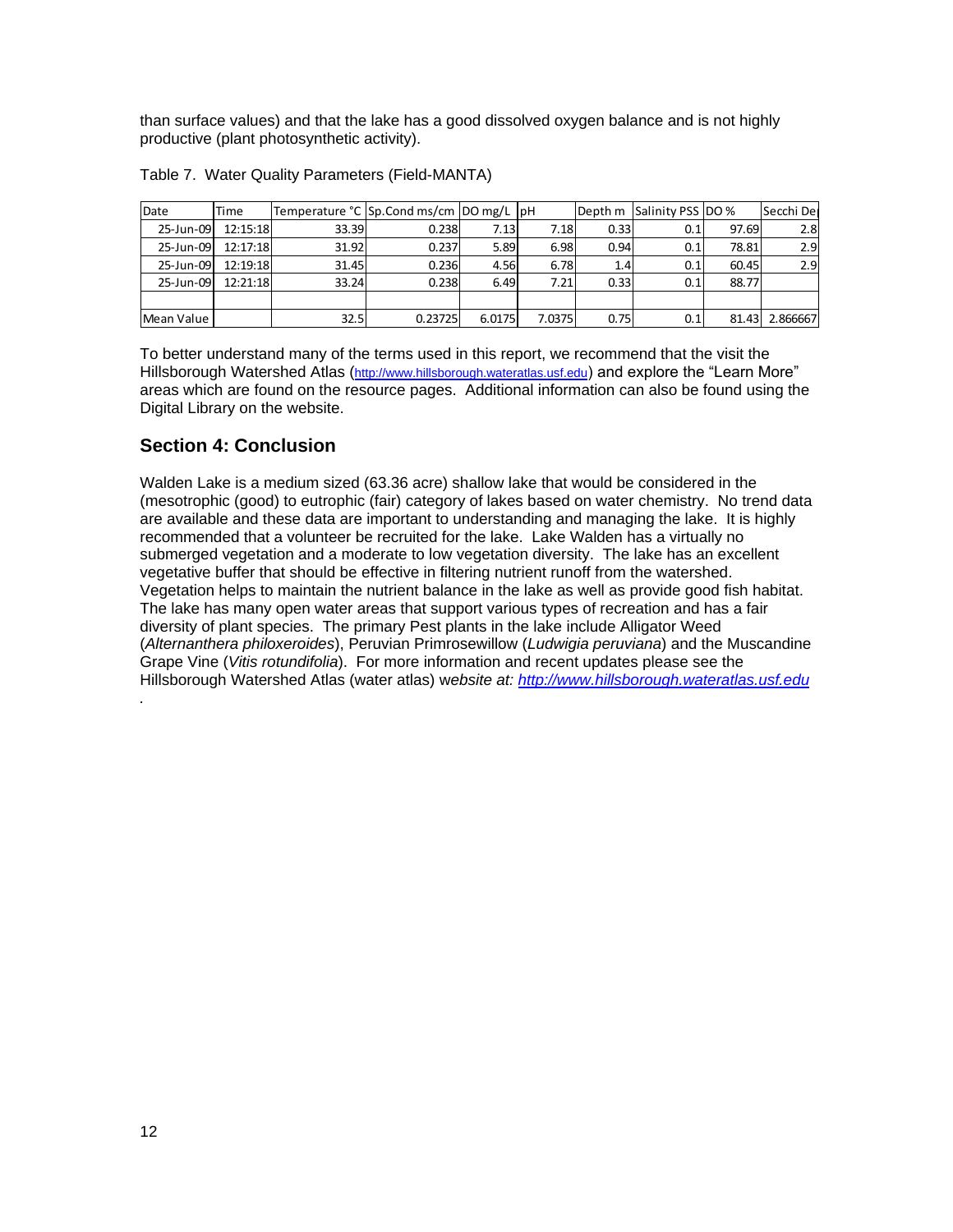Lake Assessment Footnotes

**i** "Trophic" means "relating to nutrition." The Trophic State Index (TSI) takes into account chlorophyll, nitrogen, and phosphorus, which are nutrients required by plant life. For more information please see *learn more* at:

<http://www.hillsborough.wateratlas.usf.edu/lake/default.asp?wbodyid=5416&wbodyatlas=lake>

**ii** A bathymetric map is a map that accurately depicts all of the various depths of a water body. An accurate bathymetric map is important for effective herbicide application and can be an important tool when deciding which form of management is most appropriate for a water body. Lake volumes, hydraulic retention time and carrying capacity are important parts of lake management that require the use of a bathymetric map.

**iii** WAAS is a form of differential GPS (DGPS) where data from 25 ground reference stations located in the United States receive GPS signals form GPS satellites in view and retransmit these data to a master control site and then to geostationary satellites. The geostationary satellites broadcast the information to all WAAS-capable GPS receivers. The receiver decodes the signal to provide real time correction of raw GPS satellite signals also received by the unit. WAAS enabled GPS is not as accurate as standard DGPS which employs close by ground stations for correction, however; it was shown to be a good substitute when used for this type of mapping application. Data comparisons were conducted with both types of DGPS employed simultaneously and the positional difference was determined to be well within the tolerance established for the project.



**iv** The three primary aquatic vegetation zones are shown below:

**v** A lake is impaired if " (2) For lakes with a mean color less than or equal to 40 platinum cobalt units, the annual mean TSI for the lake exceeds 40, unless paleolimnological information indicates the lake was naturally greater than 40, or For any lake, data indicate that annual mean TSIs have increased over the assessment period, as indicated by a positive slope in the means